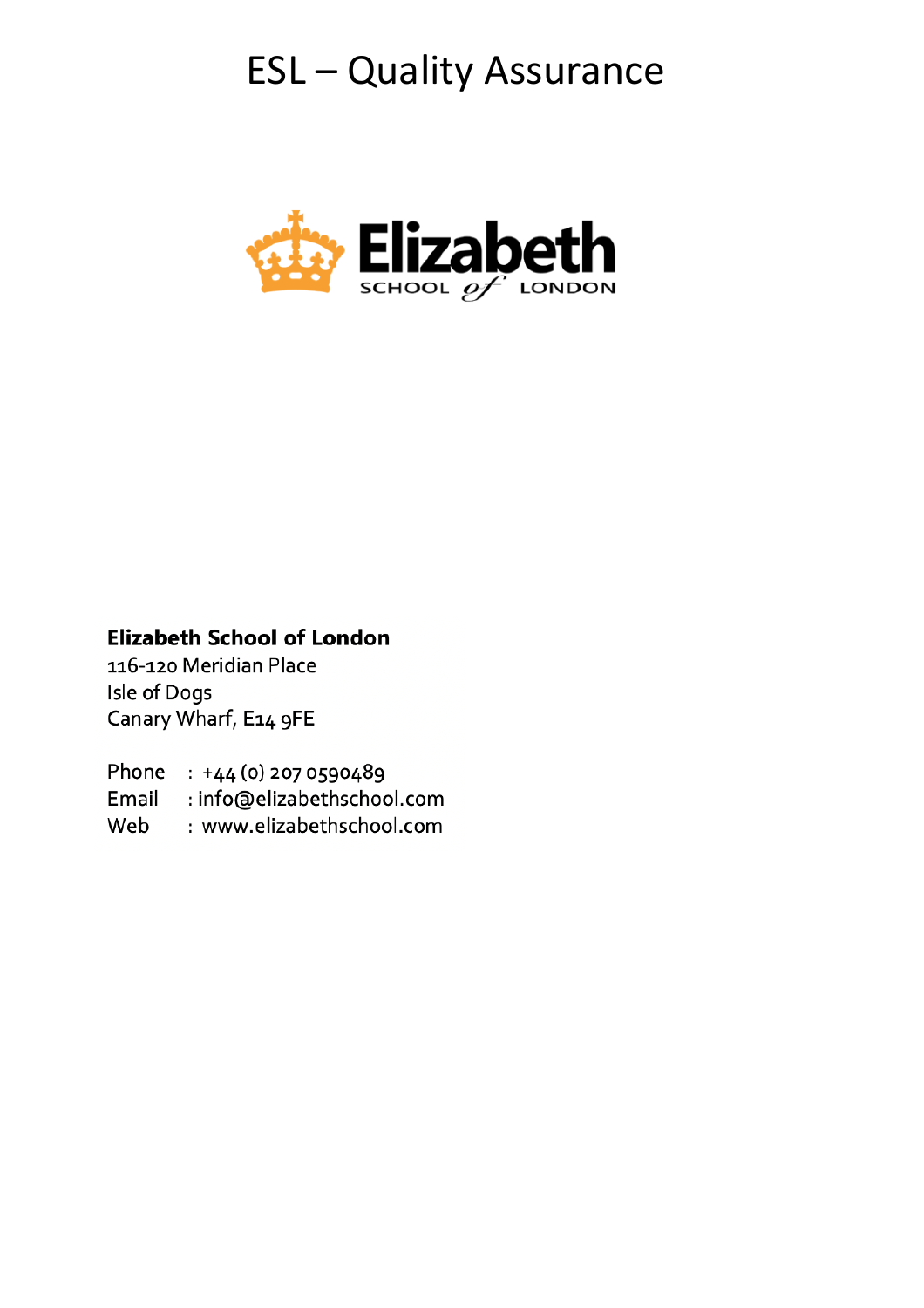# **Table of Contents**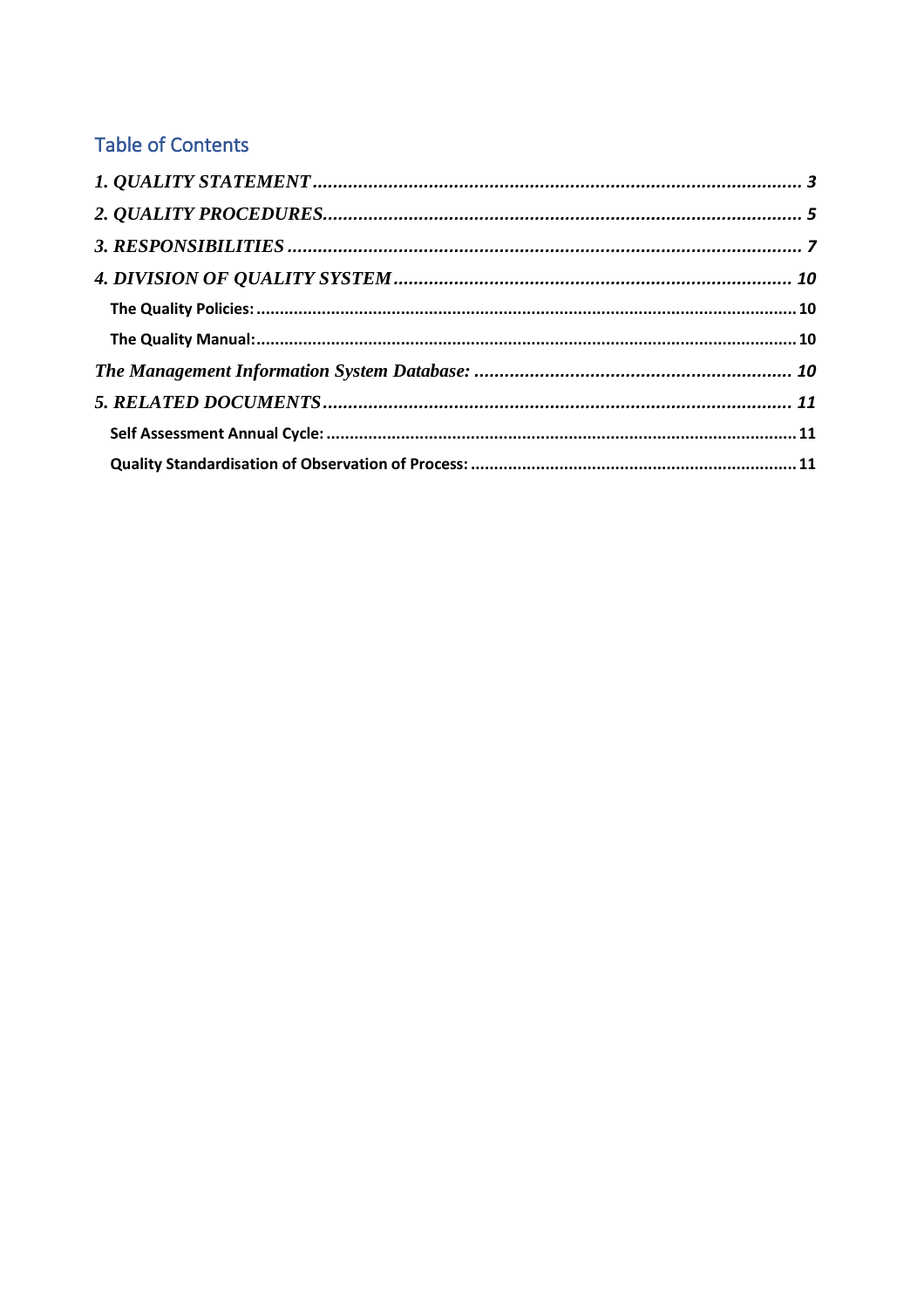#### <span id="page-2-0"></span>**1. QUALITY STATEMENT**

ESL's Quality Manual comprises of a Management Reporting System that has been produced to define the organisation and procedures through Policies that commit the company to standards of a high quality.

The Quality System consists of strategies, policies and processes, work instructions and working documents to ensure that all members of staff are aware of the requirements. ESL strive to adhere to centre of excellence criteria as an education provider by implementing  $\&$ maintaining this management system that is tested annually and assessed as part of the Self Assessment and Quality Improvement process for the continuous improvement to the provision of service as outlined in ESL's Development Plan. ESL's management, employees and associates aim to provide a high standard of service to all learners and other clients, so that they have the opportunity to develop to their full potential, supporting them in their search for employment/employment, learning and everyday life.

The high standard of service is maintained by the quality and experience of ESL's management, employees and associates as follows:

- Each year we carry out self-assessment involving employees, associates, employers and learners to identify our strengths and areas for improvement.
- We base our quality improvement plan around these findings and we use this to manage the improvements that will impact on our success to bring about the measures we are aiming for.
- Our Development Plan is reviewed annually and used as a strategic tool in the forecast of long-term development growth and improvement targets for infrastructure as well as achievement targets and this is cross referenced to the Self Assessment Report
- Audits are produced in accordance with the reporting schedules to identify issues and good practice and inform training requirements and sharing of good practice
- An Observation Procedure and schedule are in place to ensure that all staff are observed at least annually internally plus externally by partners and receive one to one supervision every six months. The findings are evaluated quarterly to identify areas for improvement, good practice and inform training requirements.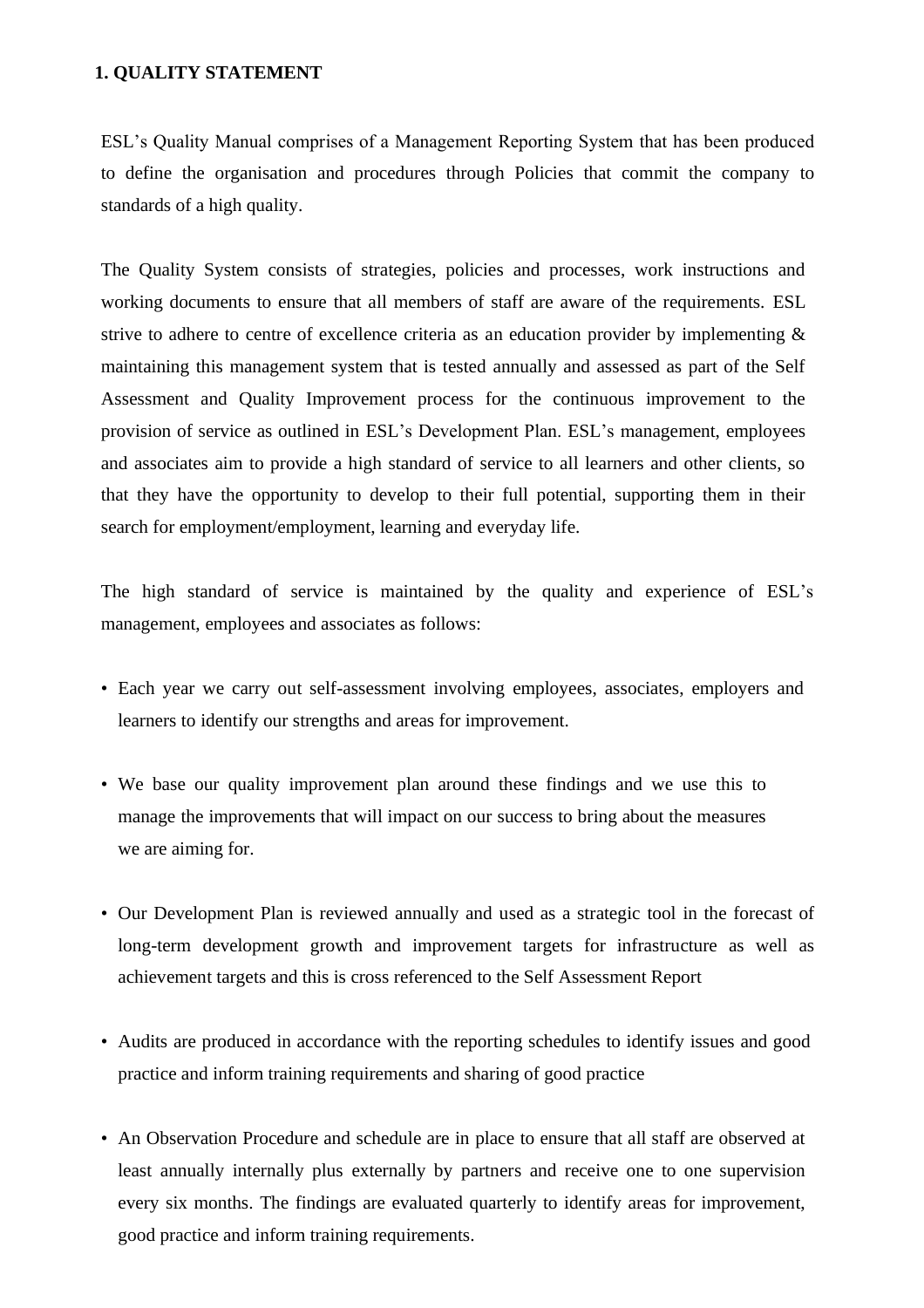- All processes and documents are held centrally on the server and are password protected, only the Director is authorised to implement changes and/or extend authority to ESL personnel.
- Suggestions for changes to processes and paperwork are submitted to the Principal who reviews them on a 6 monthly basis and. All changes must be authorized by the Director.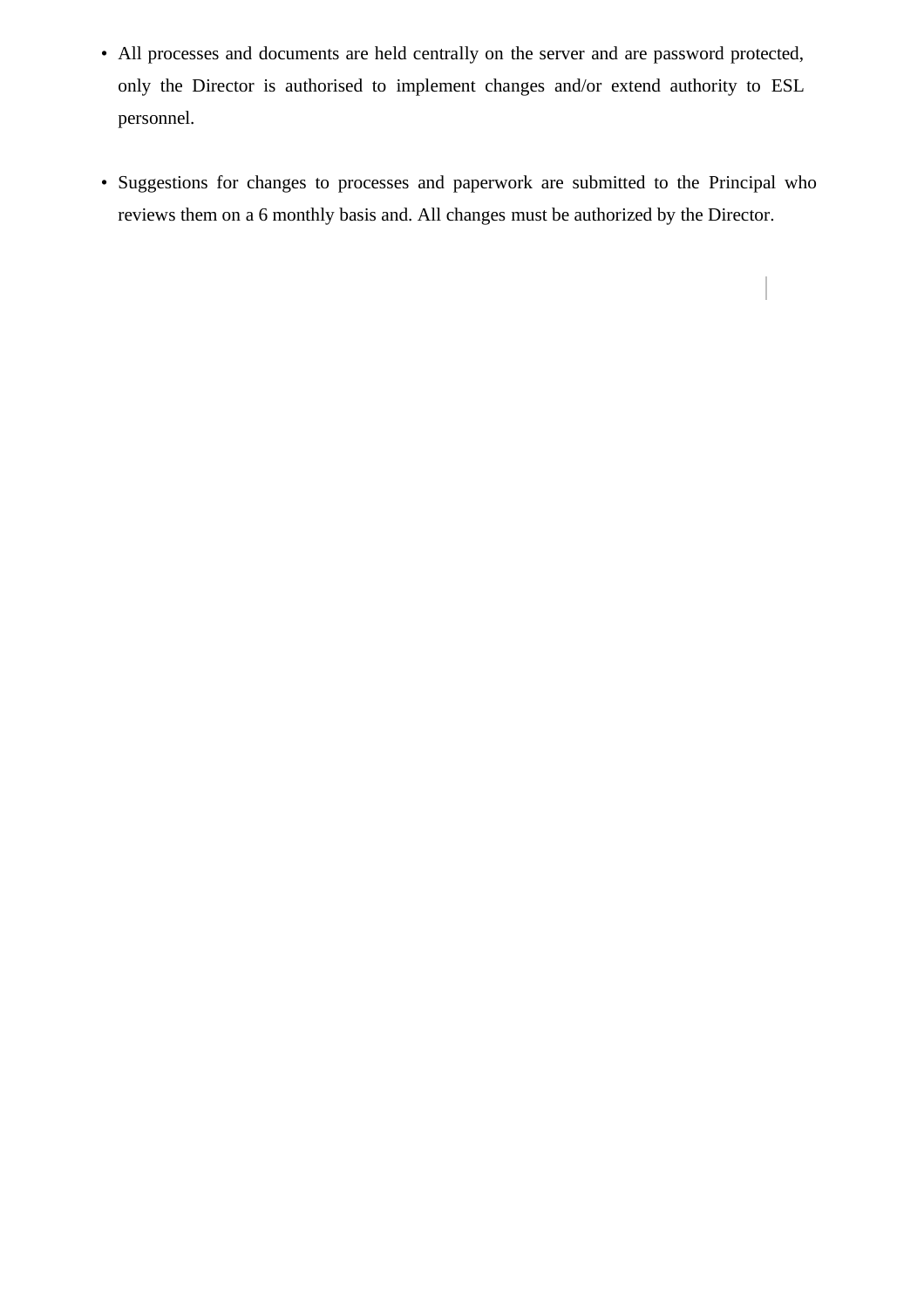## **2. QUALITY PROCEDURES**

<span id="page-4-0"></span>To ensure continuous improvement ESL address quality assurance and improvement procedures that concentrate on key learning processes during monthly standardization meetings. A compliments and complaints policy is in place and the ESL Charter is issued to all learners. Processes are in place to analyse feedback, which is published along with the improvements that have been made as a result of actions taken.

A quality review survey is carried out to seek learners' feedback on the standard of Information, advice and guidance they receive and the learning they receive at induction and during the learning programme. We also ask learners on exit for their views on the experience that they have had through the Exit review process.

A quality review of employers is also carried out to ensure that the learning we provide is meeting their requirements. We also ask for suggestions for ways to improve what we deliver and ideas to make the learning between on and off the job of more value.

ESL defines the key learning processes through simple written procedures that are reviewed each year. They are as follows:

- Recruitment and Selection
- Initial Assessment
- Induction
- Employer Engagement
- Assessment and Planning
- Learner Reviews
- Internal Verification
- Exit and Progression

Observations are carried out on staff and associate provision to monitor the service delivery within each area of the learning processes. This includes initial assessment, induction, Health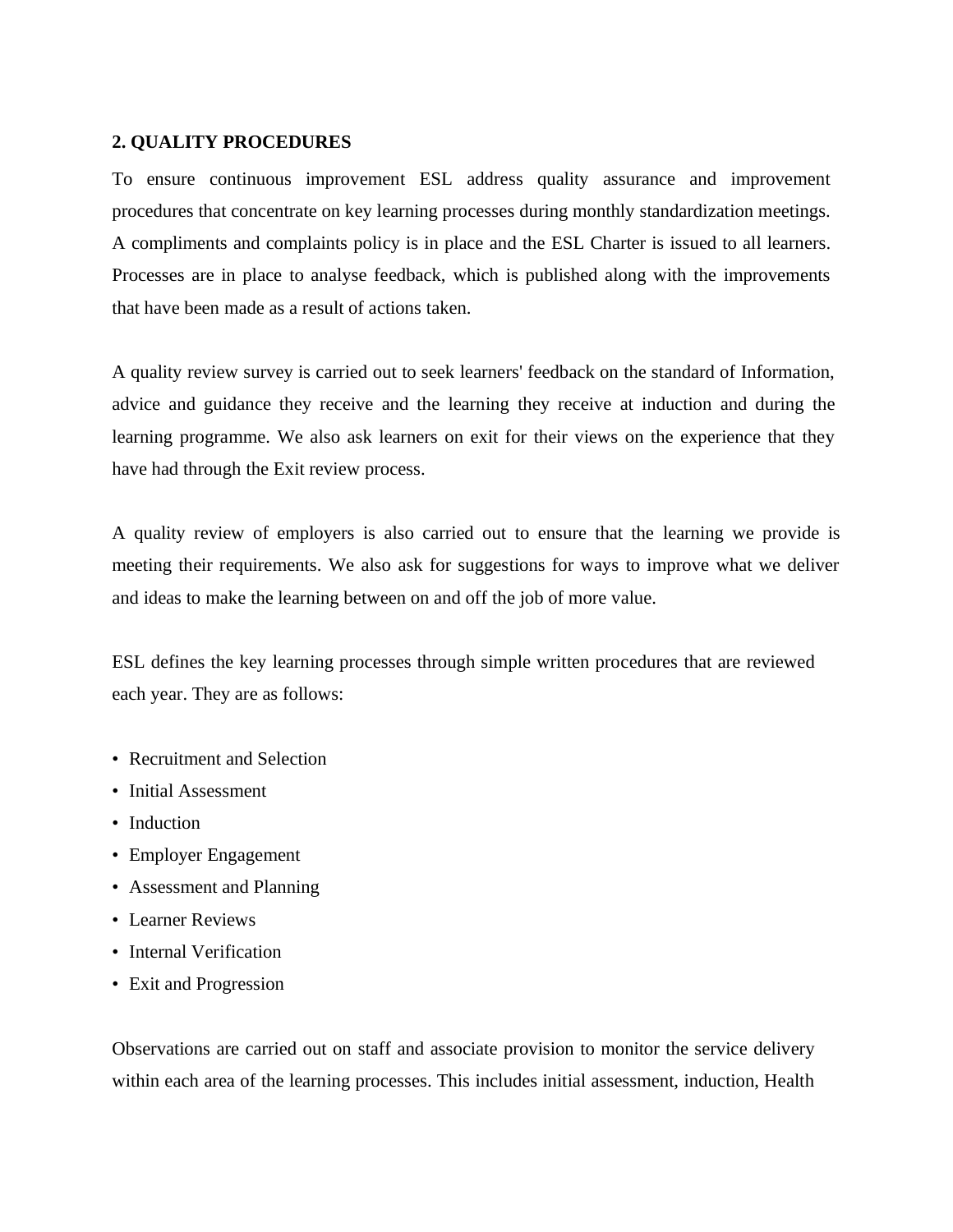and Safety vetting, progress & quality reviews of learners, teaching and assessment, training and information advice and guidance throughout the programme. We hold informal and formal meetings and have a structured communication line within the organisation.

We collect documentary evidence from associates to ensure that they continue to meet the requirements of our organisational polices and procedures.

Tracking and monitoring of learners is carried out, information is analysed by occupational area and programme to gain knowledge of trends.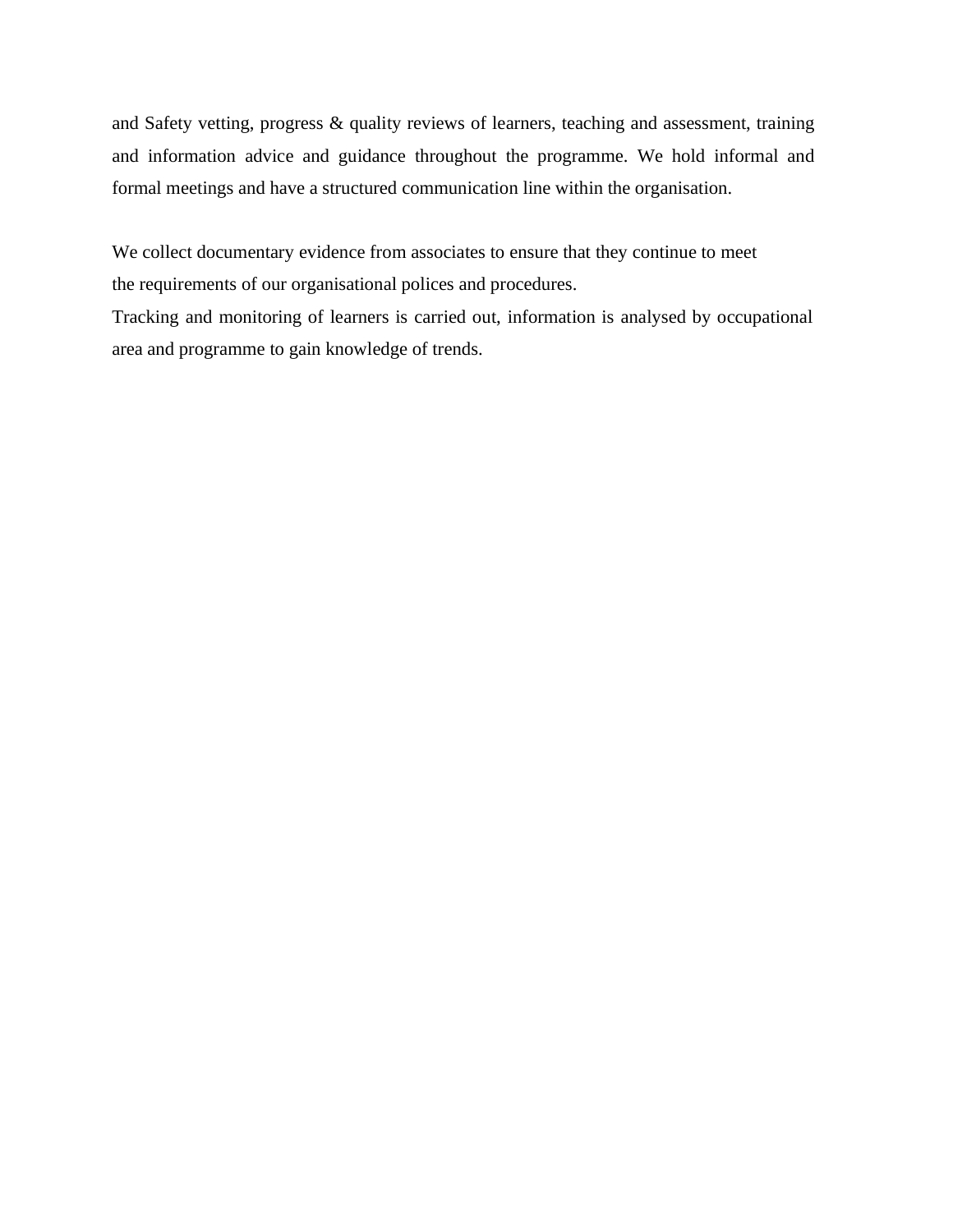#### **3. RESPONSIBILITIES**

<span id="page-6-0"></span>The responsibility for quality and implementation of Company Policies and Quality Procedures rests with all employees with the following personnel having particular responsibilities:

- **Director ( Strategic planning and development)** is responsible for the strategic management of the company, the operational decisions for allocations of resources, the appointment, discipline and welfare of staff, determining the company's activities and services, assuring quality processes through reports from managers of departments from their observations and feedback and all aspects of the management of the business finances
- **Finance Manager** is responsible for ensuring that ESL's book keeping accounts and staff payroll and invoices are checked and paid when authorized by the Director. To reconcile all partner payments against activity and to present findings to enable planning and budgeting to take place by the Director.
- **Principal** is responsible for ensuring ESL's compliance with all the contracts, advising staff on provision of learning contract requirements to satisfy the prerequisite of the authority and the quality system. Ensuring up to date sector knowledge and compliance with educational developments on funding and legal fronts
- **Head of academics is** responsible for assisting the Director with reviewing quality procedures, through collation of key findings and evaluation of observations, feedback from associates, staff, employers and learners, data analysis and evaluation reports, implementing the quality reporting schedule and keeping up dated with new legislation and circulating information to all staff and delivering Health & Safety training to learners.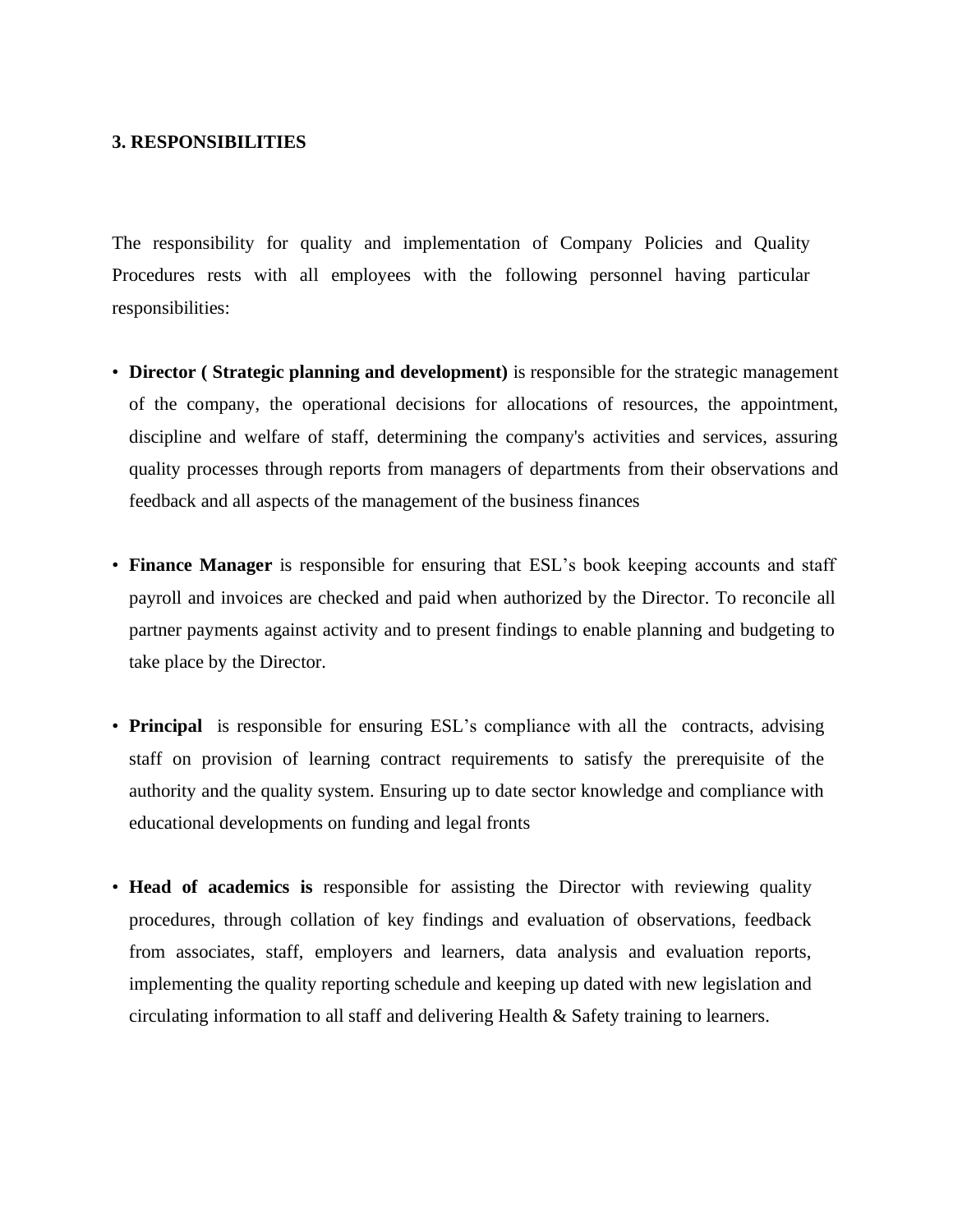- **Programme Leader** is responsible for coordinating the Programme Team to manage timely and accurate delivery of Programmes. Carrying out 1-1 bi-monthly meetings with staff and organising team meetings and giving feedback to the Director.
- **Lead Internal Verifier** is responsible for the quality of learning carried out in the company through observations, supportive actions and timely management of verification duties. Ensure workshops are managed and a level of standards produced to give consistency and quality of learning, carry out one-to-one meetings with the team of assessors and give support as and when required. Keep up-dated with awarding body initiatives and contribute to the continual improvement of company procedures. Work with the External Verifiers in raising the quality standards of the qualification process. To ensure that all records and documents are maintained accurately and completed to satisfy the awarding body, funding body and quality systems.
- **Assessors / Tutors -**Carry out assessment and training with a portfolio of candidates and are responsible to the Director/ Lead Internal Verifier in ensuring that the development/ action plans and targets of the company are met.

Responsibilities for the learning processes are carried out according to the requirements of the awarding body, funding body and quality system through the Director/Lead Internal Verifier's guidelines. Assessment Visits and reviewing progress of learners in employment or in centre. Identifying support needs, and arranging specialist support if required, teaching and assessing/training of learners. Contributing to and maximising employment opportunities as part of the assessment process and ensuring that all records and documentation are maintained and completely satisfy the requirements of the funding body and the quality system.

• **Safeguarding Officer** is responsible to the Director for ensuring that safeguarding policies and procedures are embedded in the organization, maintaining the safeguarding systems and reporting any safeguarding issues to the safeguarding board and other relevant authorities,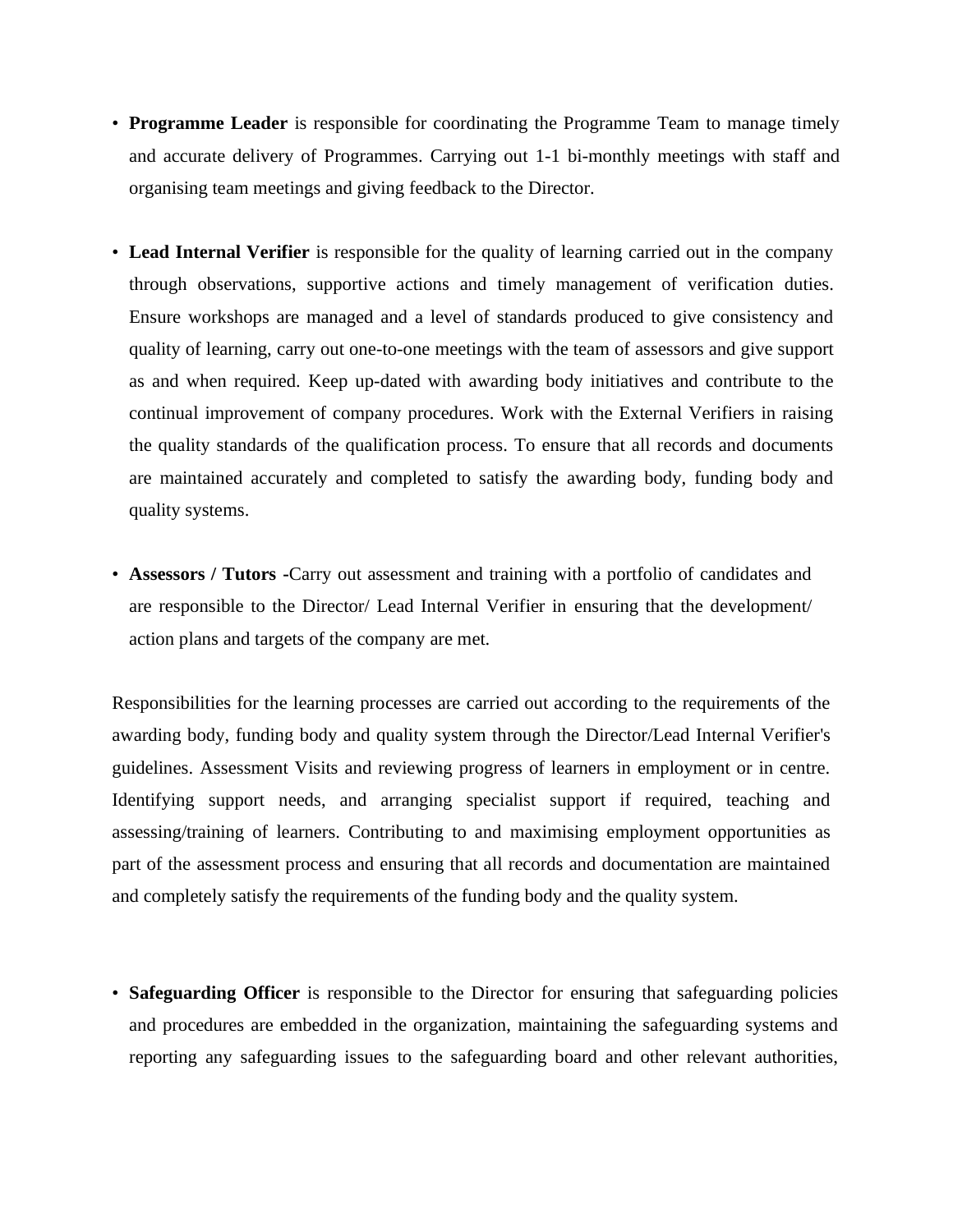keeping up dated with new legislation and circulating information to staff and delivering Safeguarding and Equality and Diversity training to staff.

- **Information Co-ordinator** is responsible for the maintenance of the ESL's learner and employer database, checking all funding paperwork and sending it to the relevant funding partners together with qualification and framework registration and claims.
- **Employer Engagement Team** is responsible for assisting the Director with the marketing plan and coordinating recruitment to ensure that information advice and guidance is given to learners accordingly, starts are recruited in line with targets and the necessary paperwork is completed, giving feedback to the Director about progress towards targets, recruiting learners through interviews as well as initial assessment of learners and placement of learners into employment where appropriate, carrying out induction of the learners to the programme which includes health and safety and equal opportunity training as well as quality reviews of learners, vetting of the employers' quality health and safety systems and ensuring that all records and documentation are maintained accurately .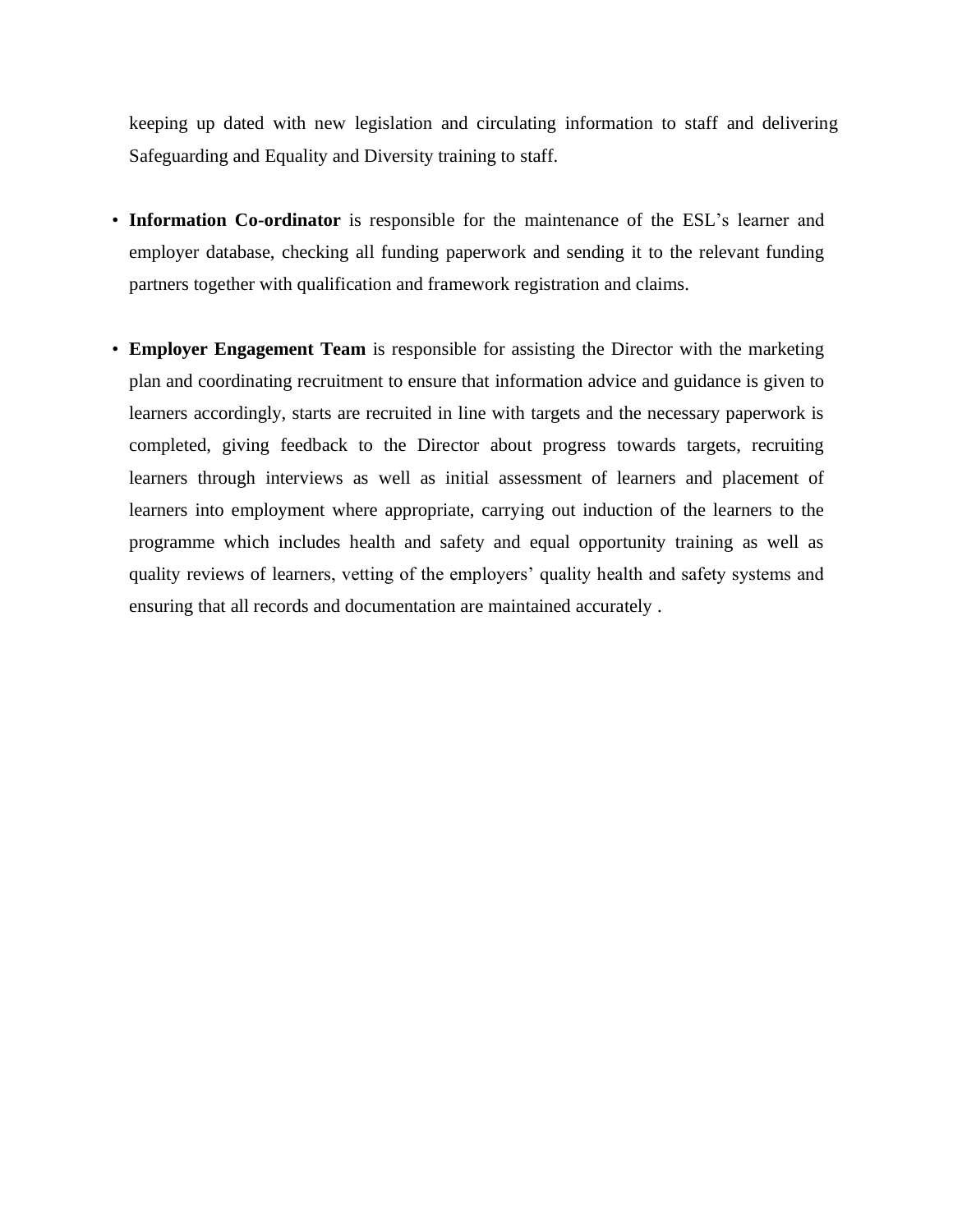## **4. DIVISION OF QUALITY SYSTEM**

#### <span id="page-9-0"></span>*The Quality Policies:*

•

<span id="page-9-1"></span>This is the manual of policies for the quality assurance of ESL systems and is kept on the shared drive on the computer network system. This is protected by a password; access on a read only basis is available to all staff. A hard copy of each document is kept in the Master file. Up-dates are made to the main copy and this is disseminated through team meetings. Anyone taking photocopies of the main copy will be responsible for ensuring that they are in possession of the latest issue.

#### *The Quality Manual:*

<span id="page-9-2"></span>This manual is a combination of the processes, work instructions and working documents for the quality assurance of company systems and is kept on the shared drive on the computer network system and is write protected. Access on a read only basis is available to all staff. A hard copy of each document is kept in the Master file. Up -dates are made to the main copy and this is disseminated through team meetings. Anyone taking photocopies of the main copy will be responsible for ensuring that they are in possession of the latest issue.

#### **The Management Information System Database:**

<span id="page-9-3"></span>This is an electronic operating system that holds all information of learners on programme, the contract details and funding values. It has the ability to analyse information and can be manipulated to produce statistics on specific areas to give key findings for evaluation of company performance.